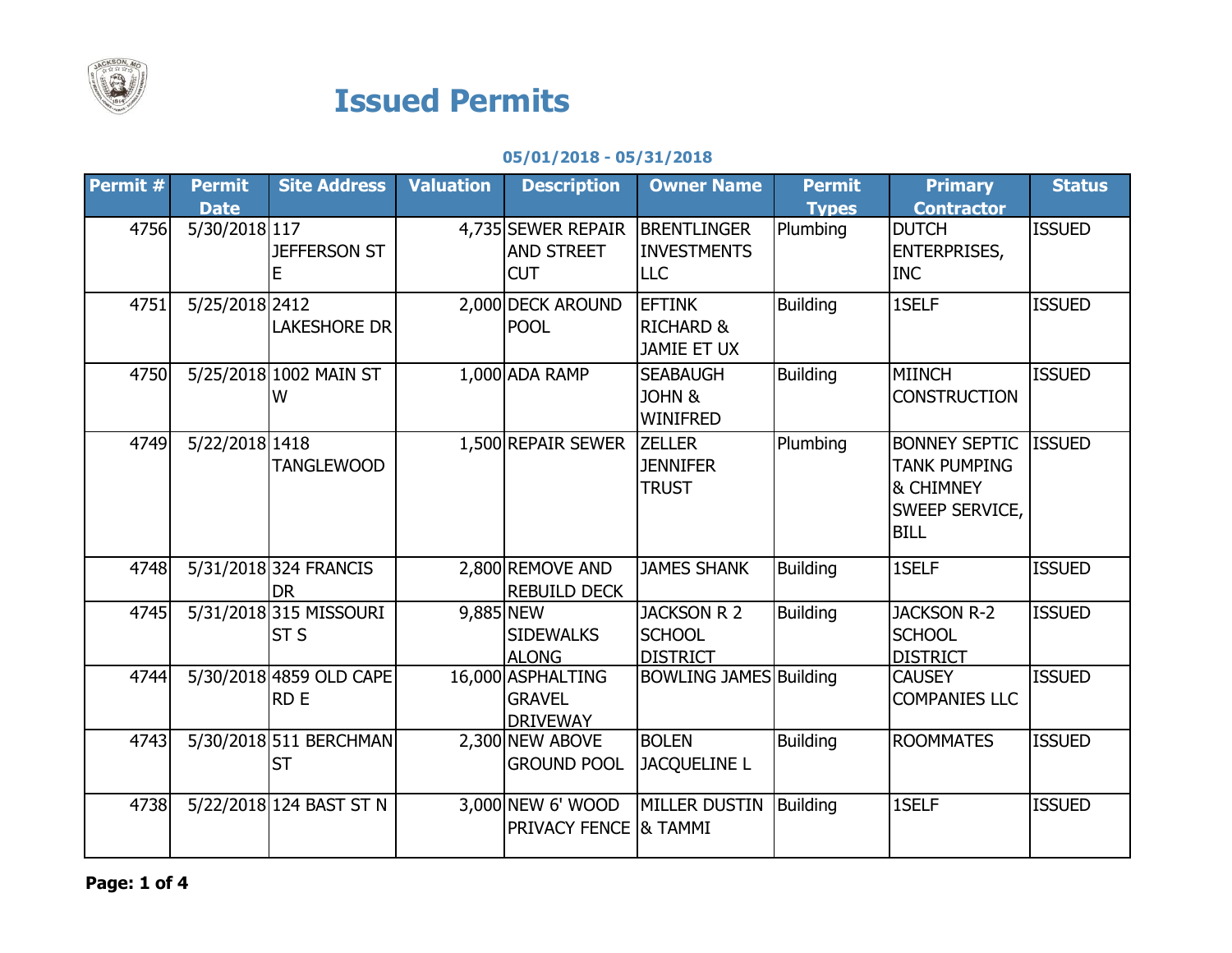| 4736 |               | 5/15/2018 319 MORGAN<br><b>ST</b>        | 150 REPLACE PART<br>OF FENCE                                                                           | MILLER JOHN E<br>& BEVERLY J UX                                   | <b>Building</b>           | 1SELF                                          | <b>ISSUED</b> |
|------|---------------|------------------------------------------|--------------------------------------------------------------------------------------------------------|-------------------------------------------------------------------|---------------------------|------------------------------------------------|---------------|
| 4731 |               | 5/11/2018 707 MAIN ST W                  | 2,000 REPAIR GAS<br><b>LEAK UNDER</b><br><b>SIDEWALK</b>                                               | <b>NEWELL FAMILY Excavating</b><br><b>TRUST</b>                   |                           | PUTZ BACKHOE<br>SERVICE, LLC /<br>MICHAEL PUTZ | <b>ISSUED</b> |
| 4730 | 5/17/2018 957 | <b>INDEPENDENC</b><br>E ST W             | 500 ABOVE GROUND BALSMAN<br><b>POOL</b>                                                                | <b>ENTERPRISES</b><br><b>LLC</b>                                  | <b>Building</b>           | 1SELF                                          | <b>ISSUED</b> |
| 4726 |               | 5/16/2018 871 ROYCE DR                   | 3,000 ABOVE GROUND WALTERS BRAD<br><b>POOL</b>                                                         |                                                                   | <b>Building</b>           | <b>ROOMMATES</b>                               | <b>ISSUED</b> |
| 4724 |               | 5/7/2018 2367 STOTLER<br><b>WAY</b>      | 6,000 NEW POOL<br><b>WITH DECK</b>                                                                     | <b>DEIMUND</b><br><b>RICHARD</b>                                  | <b>Building</b>           | <b>R &amp; W</b><br>DIRTWORK, LLC              | <b>ISSUED</b> |
| 4723 |               | 5/7/2018 526 MAIN ST W                   | 374,368 RENOVATION<br>OF OFFICES                                                                       | <b>MONTGOMERY</b><br><b>BANK</b>                                  | Floodplain<br>Development | <b>KIEFNER</b><br><b>BROTHERS INC</b>          | <b>ISSUED</b> |
| 4721 |               | 5/4/2018 560 SHAWNEE<br><b>BLVD S</b>    | 9,500 UPGRADE SIGN                                                                                     | <b>KING BILL</b>                                                  | <b>Building</b>           | <b>COAST TO</b><br>COAST SIGNS,<br><b>LLC</b>  | <b>ISSUED</b> |
| 4719 |               | 5/4/2018 914 PRIEST ST                   | OREPAIR GAS<br>LINE <sub>&amp;</sub><br><b>REMOVE/REPLA</b><br><b>CE 1/2 OF</b><br><b>STREET PANEL</b> | <b>LAURENTIUS</b><br><b>GARY &amp; DRU</b><br><b>FAMILY TRUST</b> | Excavating                | PUTZ BACKHOE<br>SERVICE, LLC /<br>MICHAEL PUTZ | <b>ISSUED</b> |
| 4717 |               | 5/3/2018 315 MISSOURI<br>ST <sub>S</sub> | 150,000 NEW VIDEO<br><b>SCOREBOARD</b>                                                                 | <b>JACKSON R 2</b><br><b>SCHOOL</b><br><b>DISTRICT</b>            | <b>Building</b>           | <b>COAST TO</b><br>COAST SIGNS,<br>LLC         | <b>ISSUED</b> |
| 4716 |               | 5/3/2018 424 SYCAMORE<br><b>ST</b>       | 2,052 NEW FENCE                                                                                        | <b>RILEY OLIVIA</b>                                               | <b>Building</b>           | <b>BOOTHEEL</b><br><b>FENCE CO</b>             | <b>ISSUED</b> |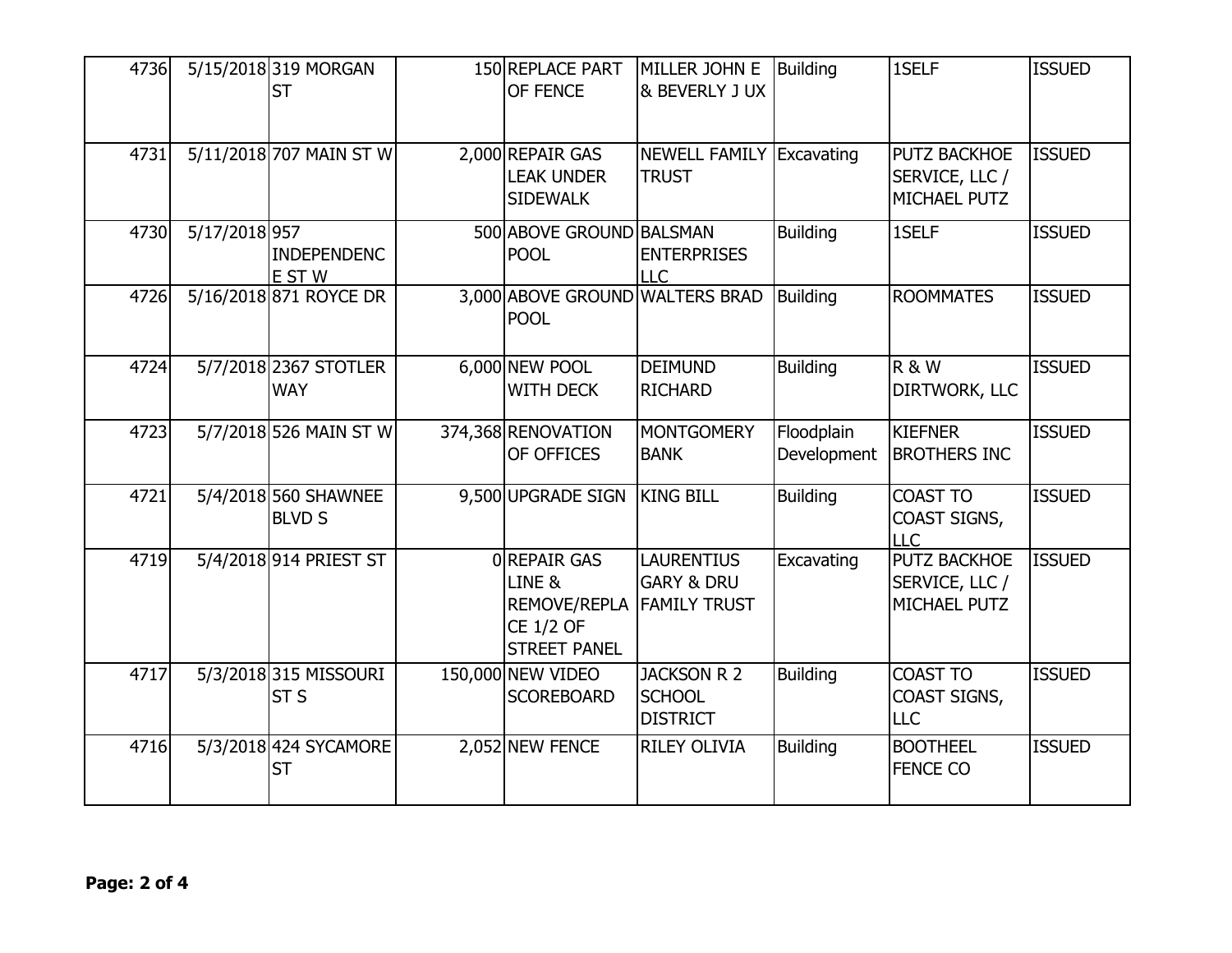| 4715 |               | 5/25/2018 1937 RIDGE RD                                | 25,000 REMOVE/REPLA AMERICAN<br>CE 6 ANTENNAS TOWER CORP                    |                                                             | Electrical      | <b>OVERLAND</b><br><b>CONTRACTING</b><br><b>INC</b>        | <b>ISSUED</b> |
|------|---------------|--------------------------------------------------------|-----------------------------------------------------------------------------|-------------------------------------------------------------|-----------------|------------------------------------------------------------|---------------|
| 4714 |               | 5/24/2018 1614 MEADOW                                  | 180,330 NEW SING FAM<br><b>RES ON SLAB</b>                                  | <b>HILL RON AND</b><br><b>PAULA</b>                         | <b>Building</b> | AJ ROTH HOMES ISSUED<br><b>LLC</b>                         |               |
| 4713 |               | 5/15/2018 117 HOPE ST S                                | 20,000 COMMERCIAL<br><b>INTERIOR</b><br><b>MODEL</b>                        | T R COOK<br>PROPERTIES LLC                                  | <b>Building</b> | 1SELF                                                      | <b>ISSUED</b> |
| 4708 |               | 5/31/2018 2654 A & B<br><b>TRAVELERS</b><br><b>WAY</b> | 222,875 NEW DUPLEX<br><b>ON SLAB</b>                                        | <b>APPLETON</b><br><b>VALLEY FARMS</b>                      | <b>Building</b> | <b>PANAGOS</b><br><b>CONCRETE</b>                          | <b>ISSUED</b> |
| 4707 |               | 5/7/2018 316 GEORGIA<br>ST <sub>N</sub>                | 2,000 NEW 6' WOOD<br>PRIVACY FENCE                                          | <b>REED ANDREW</b>                                          | <b>Building</b> | 1SELF                                                      | <b>ISSUED</b> |
| 4706 |               | 5/1/2018 403 HOPE ST N                                 | 3,600 REMOVE &<br><b>REPLACE</b>                                            | <b>SULLIVAN MATT</b>                                        | Building        | <b>JOKERST INC</b>                                         | <b>ISSUED</b> |
| 4705 | 5/4/2018 1016 | <b>GREENSFERRY</b><br><b>RD</b>                        | 1,000 DECK                                                                  | <b>RHODES RYAN</b><br>DAVID &<br>PAMELA YVETTE<br><b>UX</b> | <b>Building</b> | 1SELF                                                      | <b>ISSUED</b> |
| 4704 |               | 5/1/2018 534 HOPE ST N                                 | 1,500 DECK                                                                  | <b>AUSTIN ALEX</b>                                          | <b>Building</b> | 1SELF                                                      | <b>ISSUED</b> |
| 4700 |               | 5/21/2018 2064 WALTON<br>DR A                          | 23,000 COMMERCIAL<br>INTERIOR<br><b>MODEL</b>                               | <b>MAKA JACKSON</b><br>LLC                                  | <b>Building</b> | <b>DAVID POE</b><br><b>CONSTRUCTION</b><br><b>SERVICES</b> | <b>ISSUED</b> |
| 4694 |               | 5/10/2018 721 JACKSON<br><b>BLVD W</b>                 | 61,236 STORAGE<br><b>BUILDING</b>                                           | <b>B AND B AUTO</b><br>SALVAGE CO                           | <b>Building</b> | MIKE SCHEMEL<br><b>CONSTRUCTION</b>                        | <b>ISSUED</b> |
| 4688 | 5/2/2018 2412 | <b>LAKESHORE DR</b>                                    | 2,300 ABOVE GROUND EFTINK<br><b>POOL</b>                                    | <b>RICHARD &amp;</b><br><b>JAMIE ET UX</b>                  | <b>Building</b> | <b>ROOMMATES</b>                                           | <b>ISSUED</b> |
| 4684 | 5/25/2018 726 | <b>INDEPENDENC</b><br>E ST E                           | 2,000 NEW 6' CHAIN<br><b>LINK FENCE</b><br><b>AROUND</b><br><b>BACKYARD</b> | <b>LEE STEVEN A</b><br>JR & DEBORAH<br>D UX                 | <b>Building</b> | 1SELF                                                      | <b>ISSUED</b> |